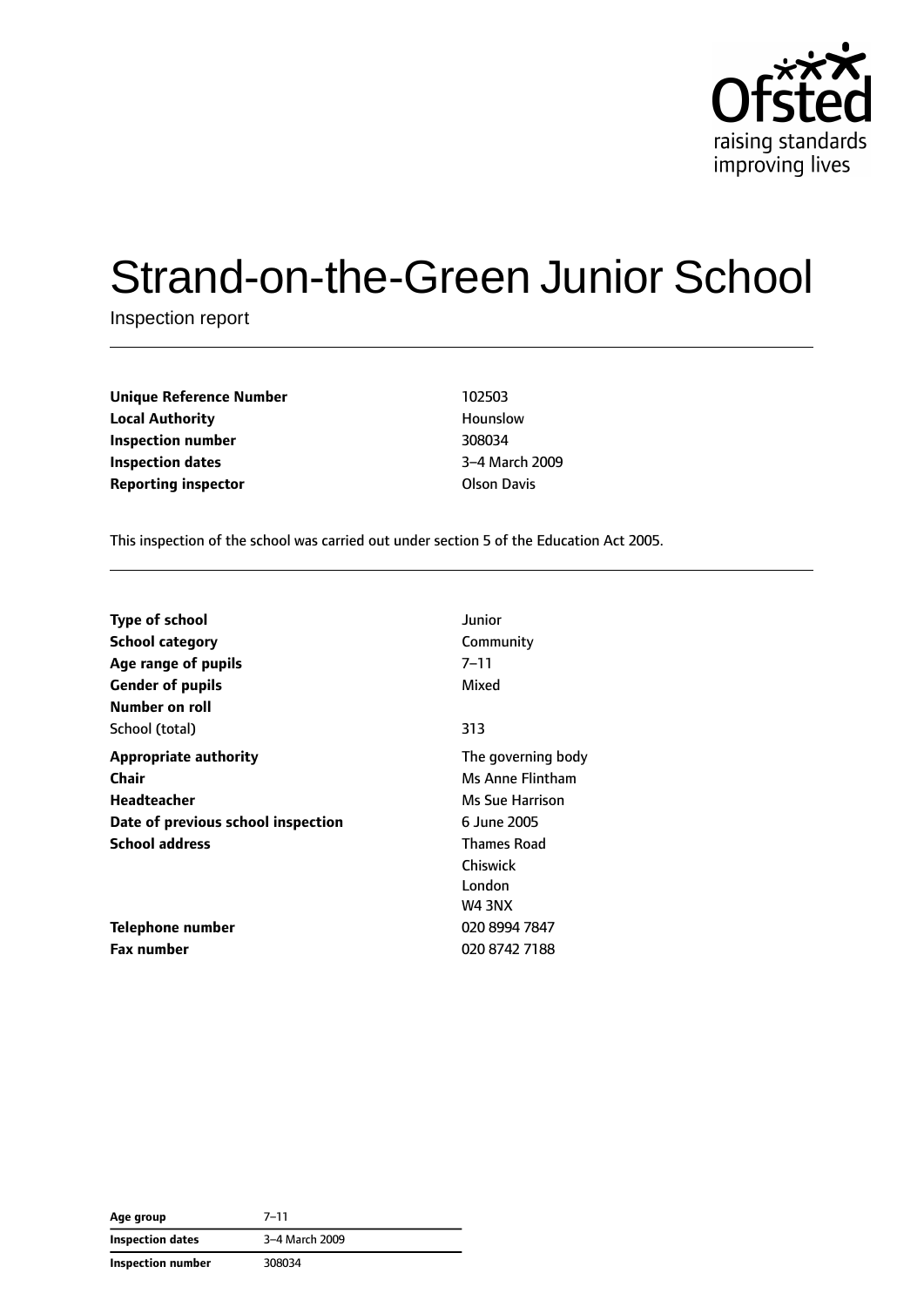.

<sup>©</sup> Crown copyright 2009

Website: www.ofsted.gov.uk

This document may be reproduced in whole or in part for non-commercial educational purposes, provided that the information quoted is reproduced without adaptation and the source and date of publication are stated.

Further copies of this report are obtainable from the school. Under the Education Act 2005, the school must provide a copy of this report free of charge to certain categories of people. A charge not exceeding the full cost of reproduction may be made for any other copies supplied.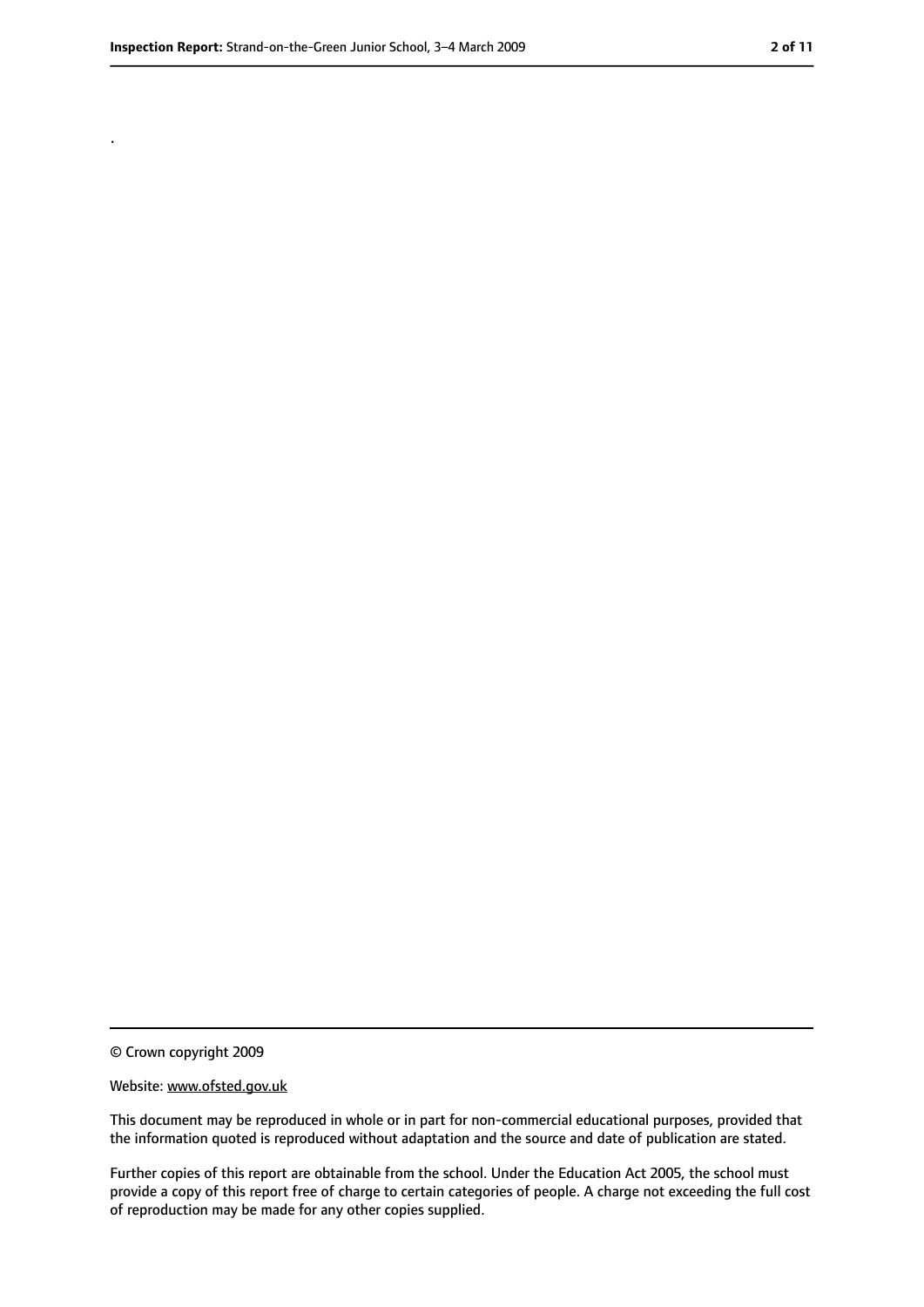# **Introduction**

The inspection was carried out by three Additional Inspectors.

### **Description of the school**

This large school serves a diverse community in Chiswick. The proportion of pupils entitled to free school meals is above the national average. Just under half of the pupils are from White British backgrounds. The proportion of pupils for whom English is not the first language is higher than in the majority of schools. Few pupils, however, are at the early stage of learning English. The proportion of pupils who have specific learning difficulties, communication difficulties and behavioural difficulties is above average. There is an above-average proportion of pupils with a statement of special educational need. More pupils than usual join or leave the school at other than the usual times. The school has a number of awards including a Healthy Schools Award and Sports Activemark. There is a breakfast club and after school club managed by the governing body which also caters for pupils from the adjoining infant school.

### **Key for inspection grades**

| Grade 1 | Outstanding  |
|---------|--------------|
| Grade 2 | Good         |
| Grade 3 | Satisfactory |
| Grade 4 | Inadequate   |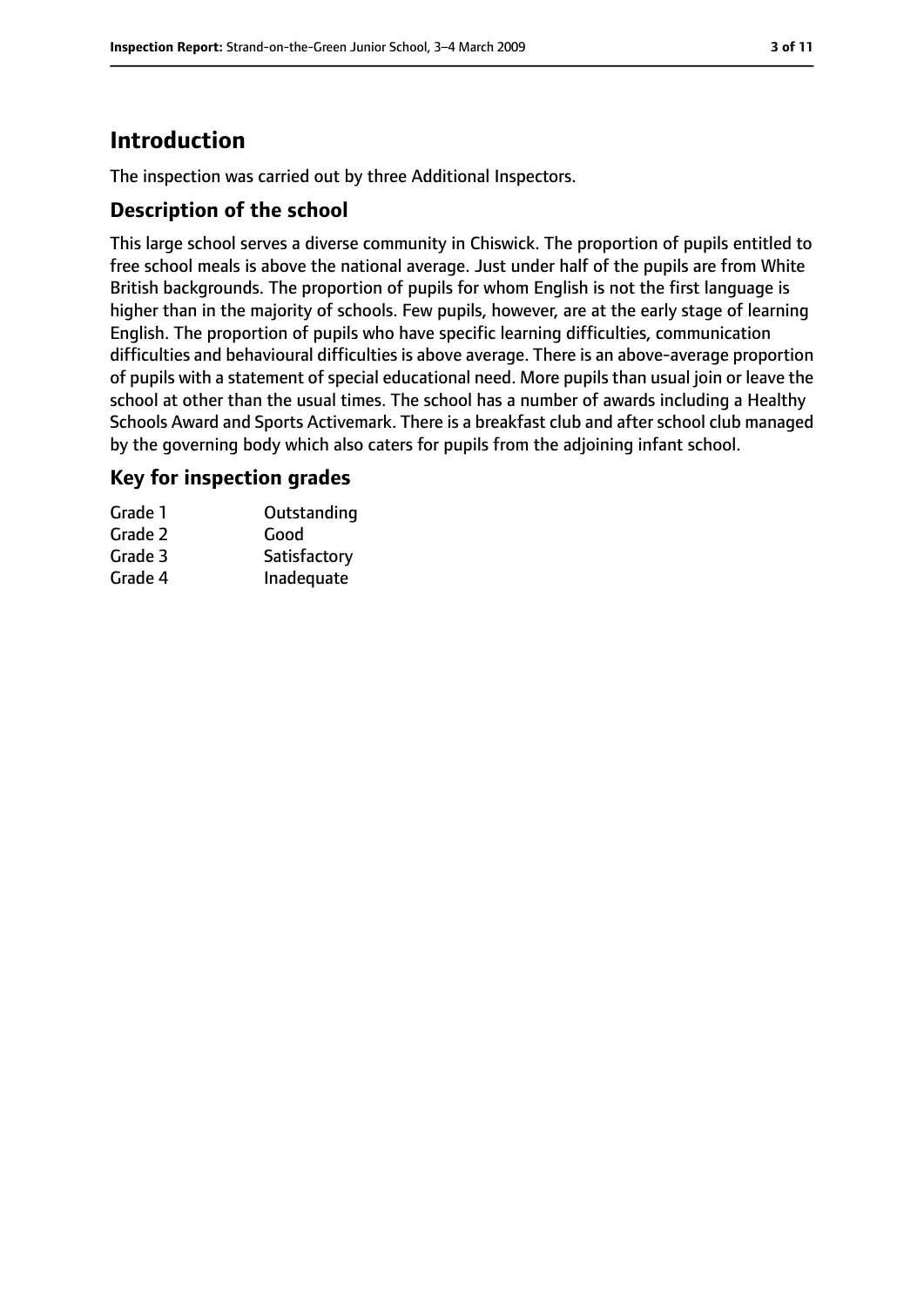# **Overall effectiveness of the school**

#### **Grade: 3**

Strand-on-the Green Junior School provides a satisfactory and improving standard of education. Central to the school's growing success is the clear and purposeful leadership of the well-respected and experienced headteacher. She has established a strong sense of teamwork among staff who are working well together to raise standards and promote good standards of care. The school is successful at ensuring that pupils from different backgrounds and abilities feel valued, safe and secure. As a result, pupils enjoy their school; they behave well and want to learn. The vast majority of parents are pleased with the school's work. As one parent wrote, 'The school produces well-rounded and confident individuals well equipped for secondary school and life in general.' Good partnerships with parents, the neighbouring infant school, and outside agencies enrich the curriculum and provide benefits for pupils' learning and well-being.

Achievement is satisfactory and pupils reach average standards overall. They make steady progress from their broadly average starting points. However, in the 2008 national assessments, higher-attaining pupils did better in English and mathematics than in science. The school has made considerable progress since then to raise pupils' achievement. A strong focus on key skills and closer monitoring of teaching by the headteacher and senior leadership team has resulted in an improving trend in achievement for all groups of pupils. The new systems for tracking pupils' performance are of good quality and are enabling teachers to quickly identify underachievement and deal with it. Nonetheless, some pupils, especially higher attainers, could still do better, particularly in science and writing. This is because some lessons do not challenge them sufficiently and their learning is not moved on quickly enough. The school is not complacent and realises that it must increase the proportion of good teaching to accelerate pupils' progress and further raise standards.

The rich and varied curriculum is of good quality. It is enhanced by a wide range of activities and ensures that the many different cultures represented in the school are valued and celebrated. This supports strongly the pupils' good spiritual, moral, social and cultural development and contributes towards good racial harmony and community cohesion. As a result, pupils have a good understanding of diversity within the local and wider communities. Through their active participation in a wide range of sporting activities, pupils develop a good understanding of the benefits of exercise and other aspects of healthy living. The school has achieved a Healthy Schools Award and Activemark in recognition of its good work in this area. Links between subjects make learning more interesting and meaningful for pupils. This adds to pupils' enjoyment of school and their good cultural development. Pupils' good enterprise skills and inter-personal skills, together with their sound basic skills, prepare them well for the next stage of their education and future lives.

The most important areas for improvement have been identified within a well-focused improvement plan and determined action is being taken to tackle them. As a result, issues from the previous inspection have been tackled well, many strengths from the previous inspection have been maintained, and achievement is improving, particularly in reading and mathematics. This illustrates the school's good capacity to make further improvement, although there is still work to do to raise standards in science and writing. The school has rightly recognised that some subjects leaders lack sufficient oversight of standards and achievement, and this limits their influence on the quality of teaching and learning within their areas of responsibility.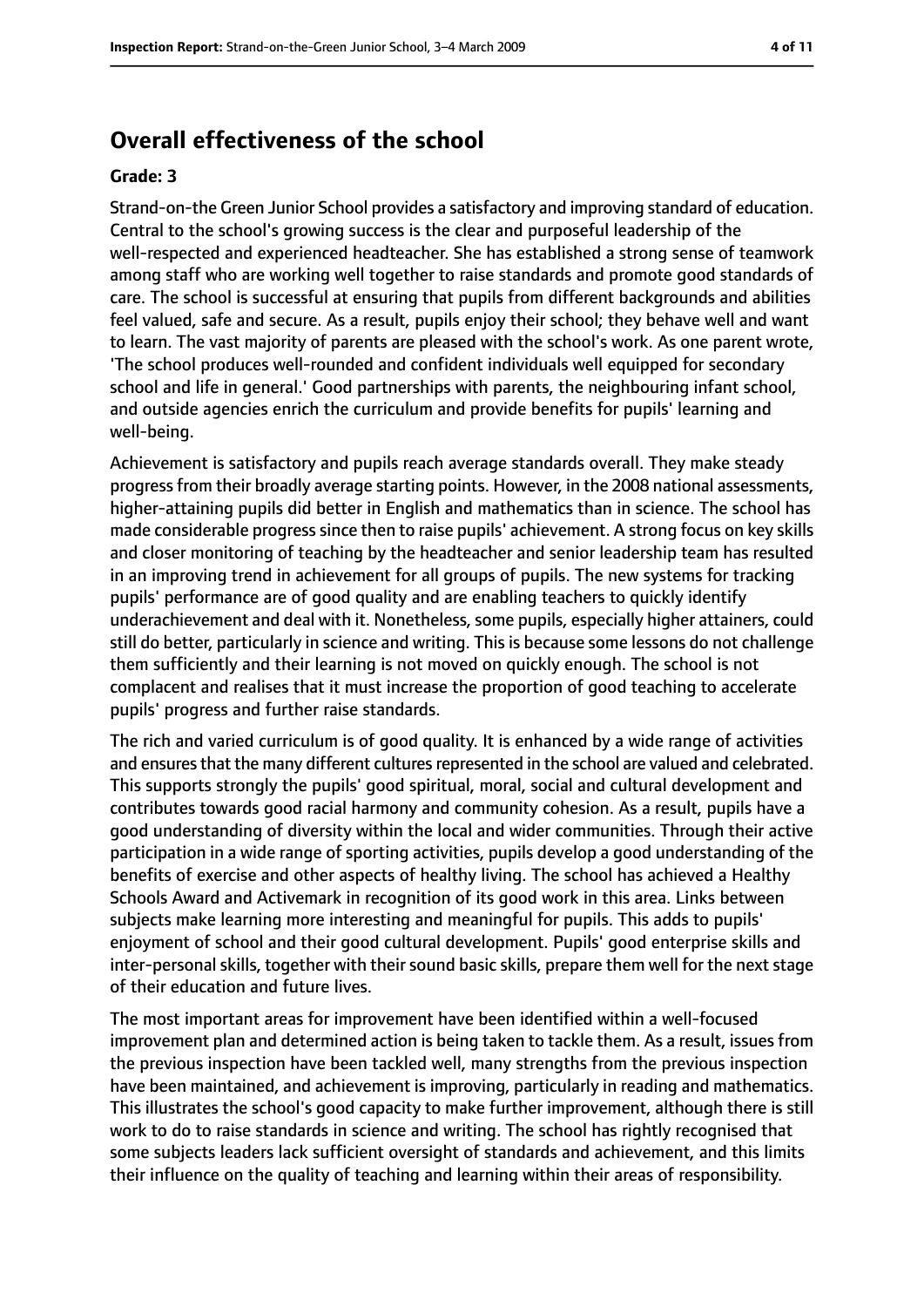## **What the school should do to improve further**

- Provide more challenging work to raise achievement and standards, particularly in science and writing.
- Strengthen the monitoring role of some subject leaders so that they can support teachers more fully in raising standards.

A small proportion of schools whose overall effectiveness is judged satisfactory but which have areas of underperformance will receive a monitoring visit by an Ofsted inspector before their next section 5 inspection.

# **Achievement and standards**

### **Grade: 3**

Achievement is satisfactory. Standards are average overall, but there is some variation in how pupils make progress in different subjects. Results of national assessments show that standards are generally above average in reading, average in mathematics and below average in writing and science. School data show that standards are above expectations in information and communication technology, religious education, physical education and personal, social and health education, asthey were at the last inspection. The school has begun to track and analyse pupils' achievement more thoroughly and has identified how standards could be raised. This has led to improvements in teaching, and standards have begun to rise as a result, particularly in mathematics. Science and writing are still areas of relative weakness. Although pupils make satisfactory progress, more are capable of attaining higher levels. This is because teaching is not always sufficiently challenging, especially for the more able pupils, and progress slows. Teachers are becoming better at identifying and meeting the individual learning needs of their pupils, particularly those of lower attainment. As a result, pupils who find learning difficult because of specific learning and communication difficulties are making good progress. Those pupils who are new to learning English also make good progress because of the good support they are given by specialist staff. Minority ethnic pupils make similar progress to White British pupils.

# **Personal development and well-being**

### **Grade: 2**

Pupils' spiritual, moral, social and cultural development is good. Opportunities for pupils to be still and reflect on their lives and experiences are evident within both collective worship and lessons. Pupils set great store by the excellent relationships they have with their teachers and other school staff, and this is an important factor in their enjoyment of school. This is reflected in their good attendance. Pupils say that they feel safe and happy. They are realistic enough to acknowledge there are occasional disagreements and arguments, which they usually sort out for themselves. However, they are confident that more serious problems are quickly dealt with by their teachers and other adults. Those who occasionally display challenging behaviour are well supported in their efforts to improve. The school council has an important role in bringing forward ideas to improve the school and this ensures that children have a strong voice in the running of the school. Pupils show a growing sense of social awareness by raising money for charities and overseeing recycling and energy saving in the school.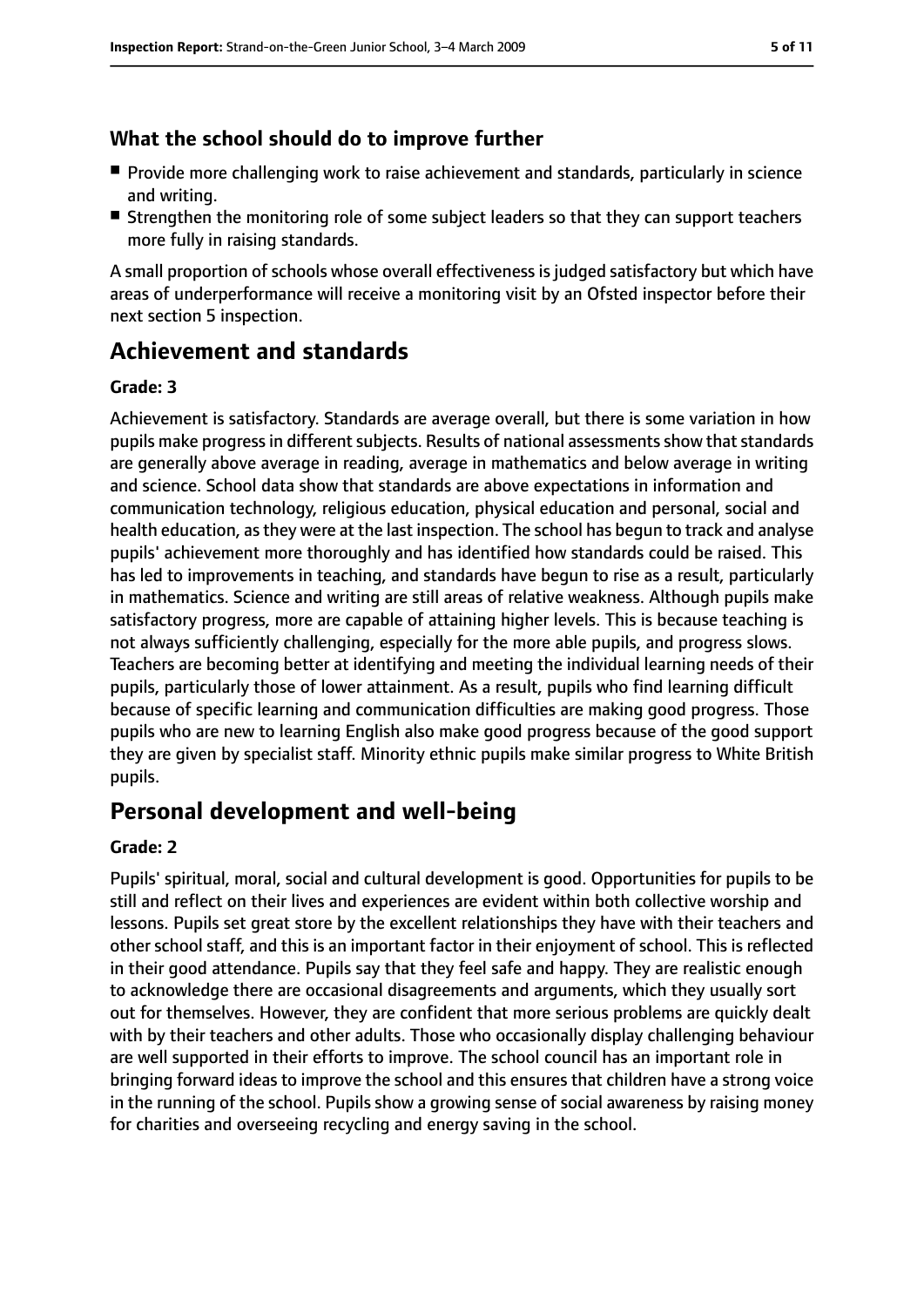# **Quality of provision**

### **Teaching and learning**

#### **Grade: 3**

Pupils make satisfactory progress in their learning because the quality of teaching is satisfactory overall. Learning is best when teachers provide opportunities for pupils to work in an active way and to discuss their work with each other. This helps pupils clarify their thinking as well as developing other skills and qualities such as teamwork and cooperation. As one parent wrote, 'I am consistently impressed by the innovative lengths that the teachers go to, to make lessons interesting. My daughter loved the topic on the Egyptians where they had to set up a travel agents and particularly when they had to take an aeroplane journey to Egypt in the classroom!' Teachers explain the tasks clearly at the beginning of lessons so that all groups of pupils know what they have to do and are expected to achieve. Improved planning means that teachers plan work based on pupils' differing abilities. Nonetheless, in some lessons, teachers do not always provide sufficient challenge, particularly in science and writing. On these occasions, pupils do not make as much progress as they should because the teachers do not demand enough, particularly of the higher-attaining pupils. Most teachers are skilled at questioning pupils to check their understanding throughout the lesson, adapting the lesson and tasks to meet their needs. However, not all teachers check so carefully on pupils' learning to ensure that they are making good progress.

#### **Curriculum and other activities**

#### **Grade: 2**

The quality of the curriculum is good because the school regularly monitors and reviews provision. For example, this has resulted in action to improve the opportunities for writing across the curriculum and for science investigation. Pupils benefit from well-focused 'key skills' sessions to reinforce and extend their literacy and numeracy skills. Good provision for physical education and a well-planned programme for personal, social and health education contribute effectively to pupils' good understanding of being healthy and staying safe. Information and communication technology is used well to support pupils' learning in many subjects, for example, through the 'digital collage project' linked to art and science. French istaught acrossthe school and contributes to pupils' good cultural development. Activities such as choir, orchestra, bridge, digital photography and gardening add greatly to pupils' enjoyment of learning. A wide range of educational visits and visitors to school bring breadth to the school's curriculum. Many pupils benefit from participation in the good variety of sporting and cultural extra-curricular activities provided within the after school club.

#### **Care, guidance and support**

#### **Grade: 2**

'Strand Juniors is a wonderfully supportive school.' This comment from one parent represents the views of many others who recognise the strong provision for pupils' care and support. Adults look after pupils very well and promote high-quality, caring relationships. Procedures for child protection, risk assessment and health and safety are rigorous. Pupils feel safe in this secure and supportive environment. The school's good quality assessment procedures ensure that pupils at risk are identified early and their progress is carefully tracked. Pupils who find learning difficult are well supported by a caring and skilled team of teaching assistants and a knowledgeable coordinator. There are good links with outside agencies to ensure that vulnerable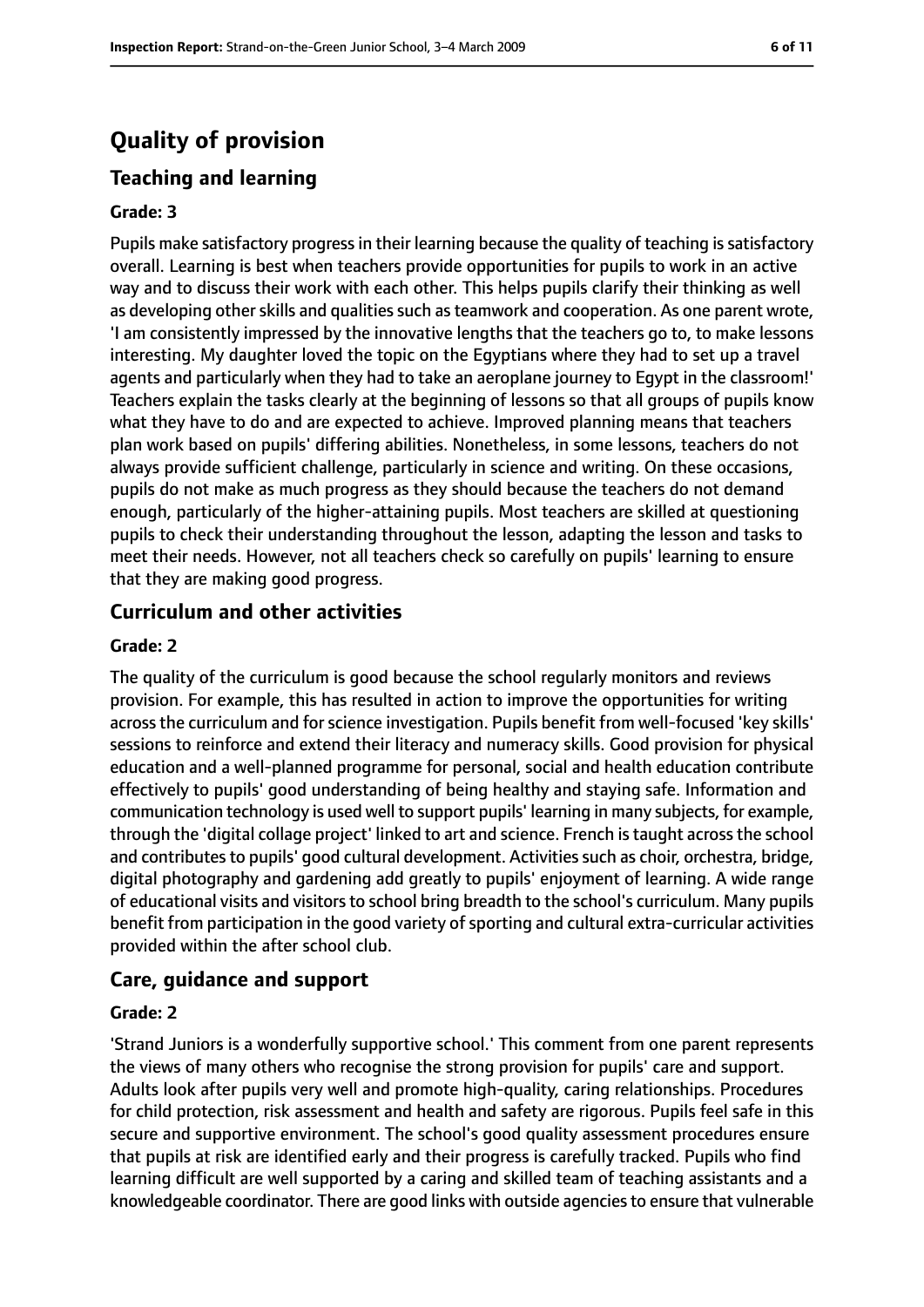pupils are well supported. The breakfast club and after school club provide a high standard of care, which is greatly appreciated by parents. Academic guidance is good. Teachers' marking is comprehensive and gives pupils useful guidance on how to improve. Pupils have targets which they say are useful and help them improve their work. However, science targets do not always clearly identity the next steps in learning, especially for the higher-attaining pupils.

# **Leadership and management**

#### **Grade: 3**

The headteacher, ably supported by her senior leadership team, gives clear direction to the work of the school. School leaders have identified the key priorities for improvement and have linked their actions to measurable outcomes for pupils. Consequently, school leaders and governors have a clear idea of the effectiveness of initiatives. Senior leaders and team leaders provide good role models for teachers and monitor teaching regularly. They provide teachers with clear targets for improvement and teachers are given specific advice and support to help them improve. This has led to greater consistency in teaching which is having a positive impact on achievement, particularly in mathematics. Some subject leaders do not make full enough use of assessment and monitoring information and this lessens their impact on improving standards. School self-evaluation is of good quality and clearly identifies the areas for improvement. However, school leaders have not yet done enough to ensure that all teachers are providing suitably demanding opportunities to develop the science and writing skills of the more able pupils. Governors know the school well through the information provided by the school and their own effective monitoring. This allows them to participate fully in managing the school's strategic development. They promote the school well within the community by their careful management of the extended care provision.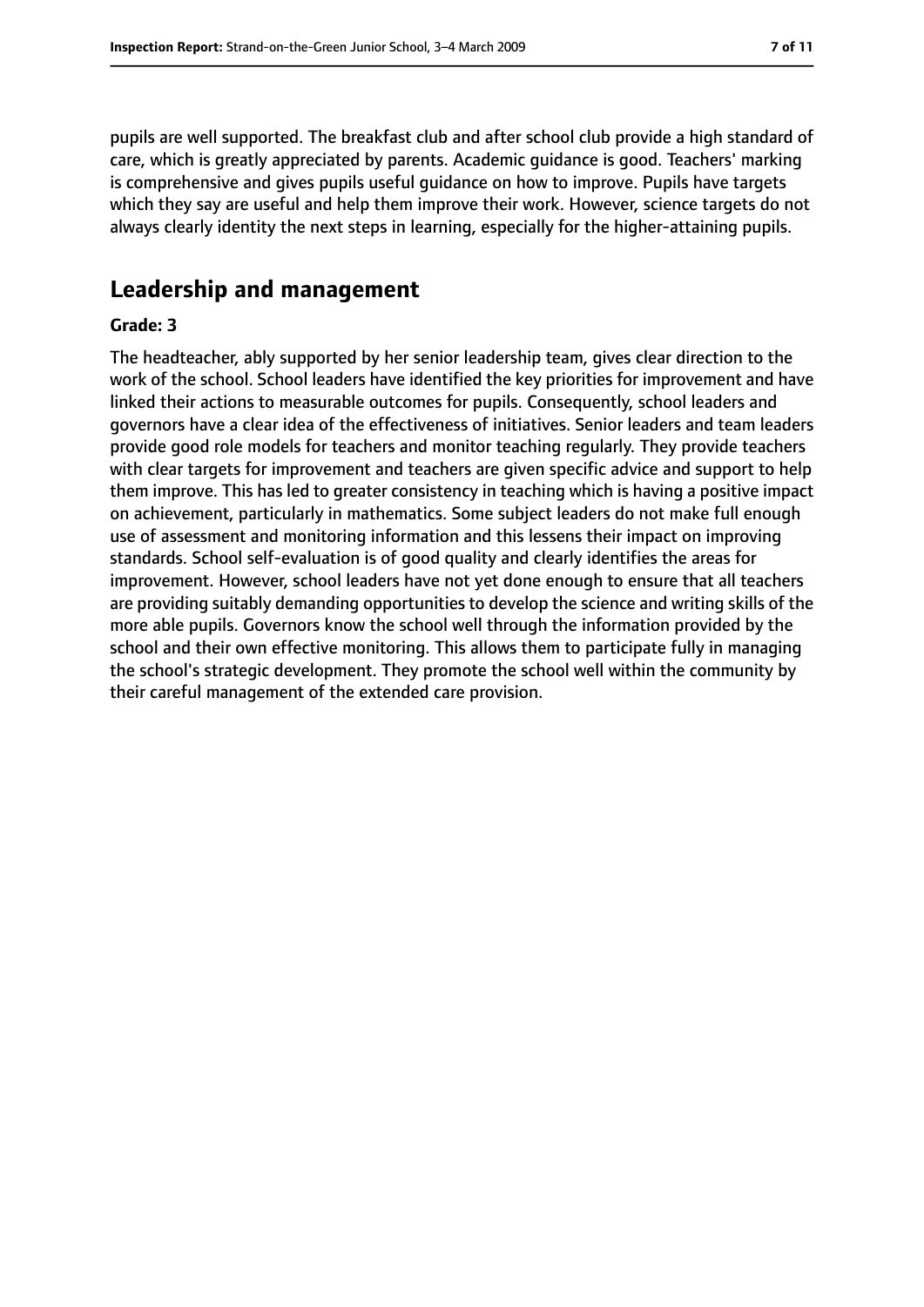**Any complaints about the inspection or the report should be made following the procedures set out in the guidance 'Complaints about school inspection', which is available from Ofsted's website: www.ofsted.gov.uk.**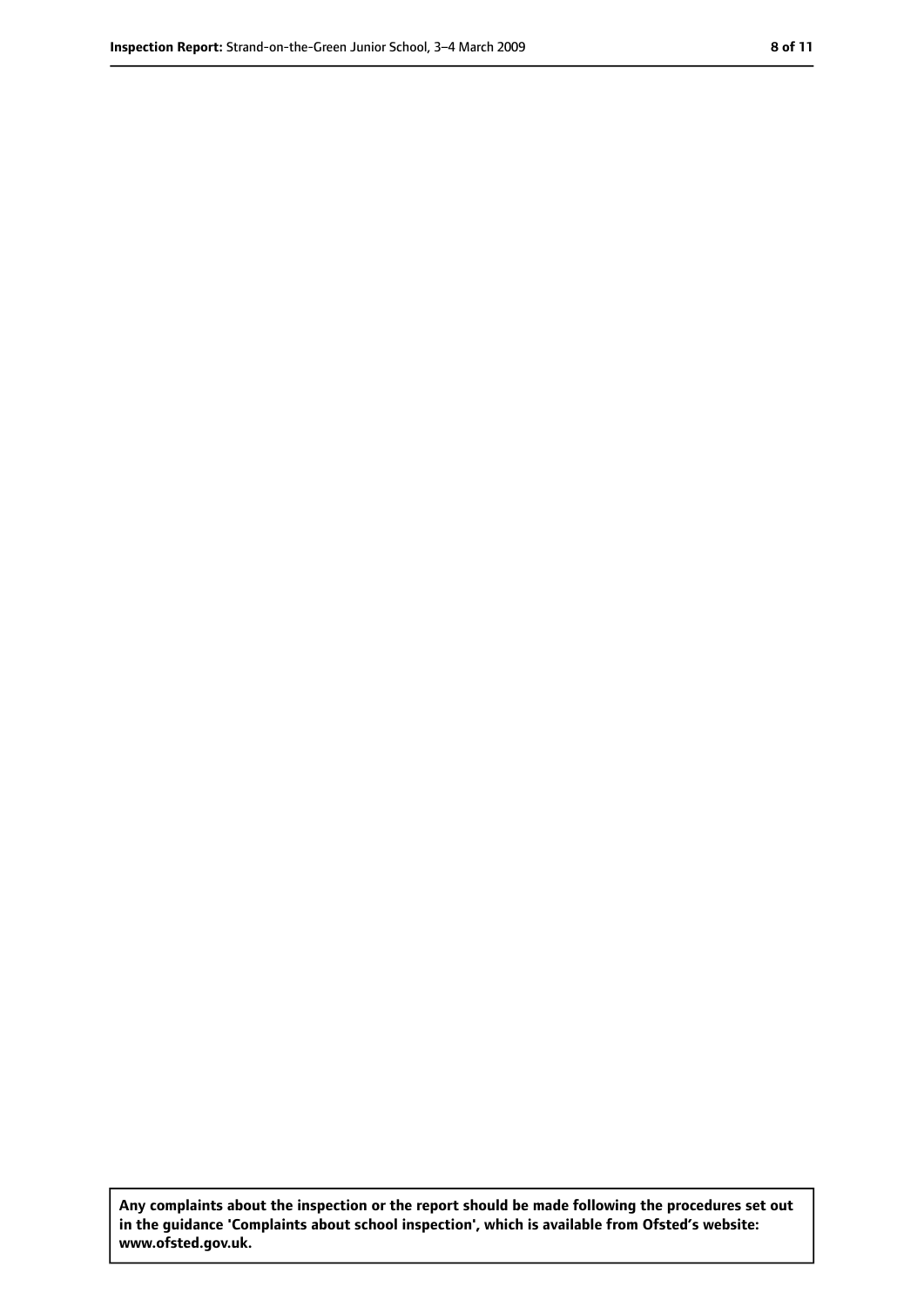# **Inspection judgements**

| Key to judgements: grade 1 is outstanding, grade 2 good, grade 3 satisfactory, and | School  |
|------------------------------------------------------------------------------------|---------|
| arade 4 inadequate                                                                 | Overall |

### **Overall effectiveness**

| How effective, efficient and inclusive is the provision of<br>education, integrated care and any extended services in meeting the<br>needs of learners? |     |
|---------------------------------------------------------------------------------------------------------------------------------------------------------|-----|
| Effective steps have been taken to promote improvement since the last<br>inspection                                                                     | Yes |
| How well does the school work in partnership with others to promote learners'<br>well being?                                                            |     |
| The capacity to make any necessary improvements                                                                                                         |     |

# **Achievement and standards**

| How well do learners achieve?                                                                                 |  |
|---------------------------------------------------------------------------------------------------------------|--|
| The standards' reached by learners                                                                            |  |
| How well learners make progress, taking account of any significant variations  <br>between groups of learners |  |
| How well learners with learning difficulties and/or disabilities make progress                                |  |

<sup>&</sup>lt;sup>1</sup>Grade 1 - Exceptionally and consistently high; Grade 2 - Generally above average with none significantly below average; Grade 3 - Broadly average to below average; Grade 4 - Exceptionally low.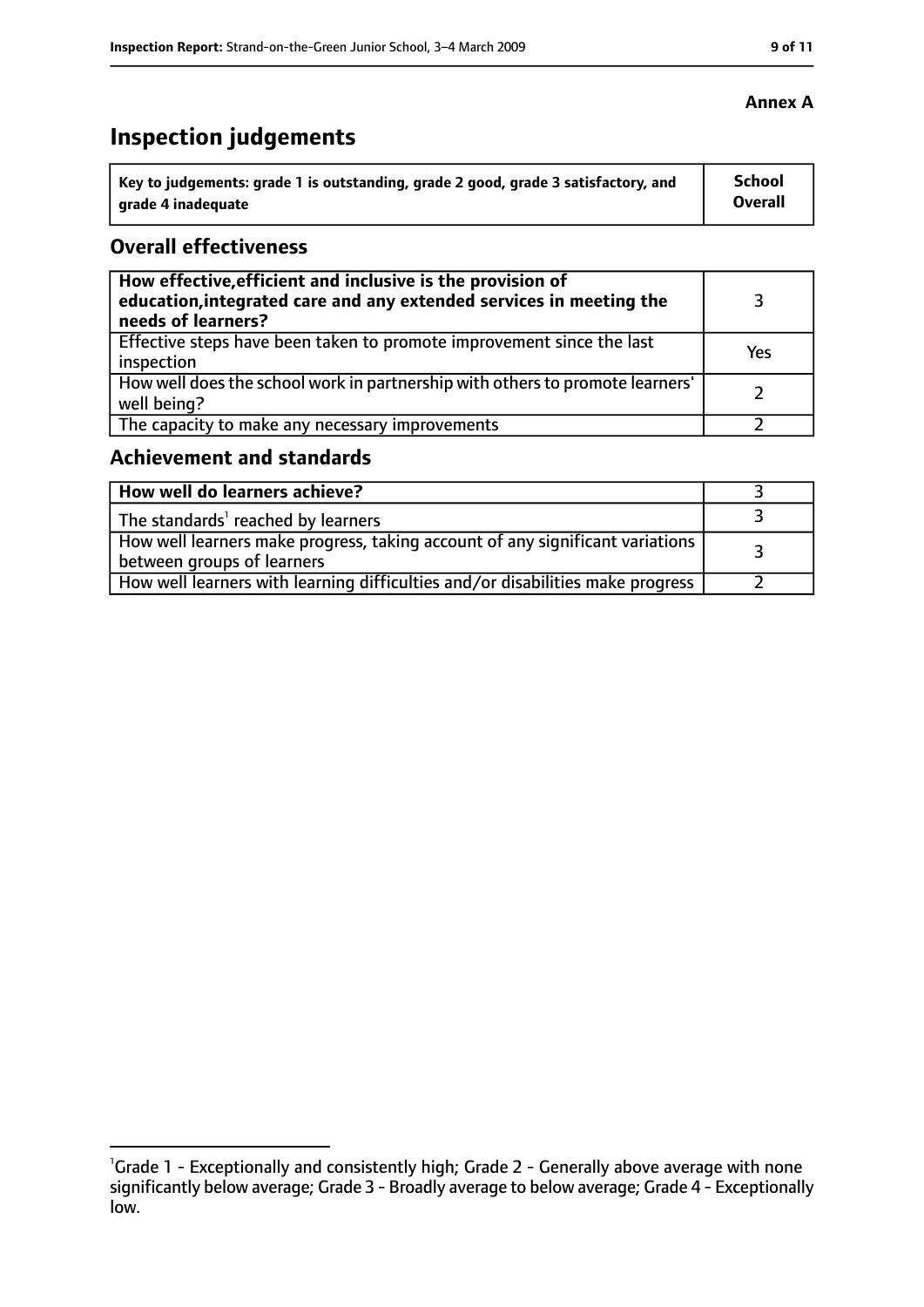# **Personal development and well-being**

| How good are the overall personal development and well-being of the<br>learners?                                 |  |
|------------------------------------------------------------------------------------------------------------------|--|
| The extent of learners' spiritual, moral, social and cultural development                                        |  |
| The extent to which learners adopt healthy lifestyles                                                            |  |
| The extent to which learners adopt safe practices                                                                |  |
| The extent to which learners enjoy their education                                                               |  |
| The attendance of learners                                                                                       |  |
| The behaviour of learners                                                                                        |  |
| The extent to which learners make a positive contribution to the community                                       |  |
| How well learners develop workplace and other skills that will contribute to<br>their future economic well-being |  |

# **The quality of provision**

| How effective are teaching and learning in meeting the full range of<br>learners' needs?              |  |
|-------------------------------------------------------------------------------------------------------|--|
| How well do the curriculum and other activities meet the range of needs and<br>interests of learners? |  |
| How well are learners cared for, quided and supported?                                                |  |

# **Leadership and management**

| How effective are leadership and management in raising achievement<br>and supporting all learners?                                              | 3         |
|-------------------------------------------------------------------------------------------------------------------------------------------------|-----------|
| How effectively leaders and managers at all levels set clear direction leading<br>to improvement and promote high quality of care and education |           |
| How effectively leaders and managers use challenging targets to raise standards                                                                 | 3         |
| The effectiveness of the school's self-evaluation                                                                                               |           |
| How well equality of opportunity is promoted and discrimination eliminated                                                                      |           |
| How well does the school contribute to community cohesion?                                                                                      |           |
| How effectively and efficiently resources, including staff, are deployed to<br>achieve value for money                                          | 3         |
| The extent to which governors and other supervisory boards discharge their<br>responsibilities                                                  |           |
| Do procedures for safequarding learners meet current government<br>requirements?                                                                | Yes       |
| Does this school require special measures?                                                                                                      | <b>No</b> |
| Does this school require a notice to improve?                                                                                                   | No        |